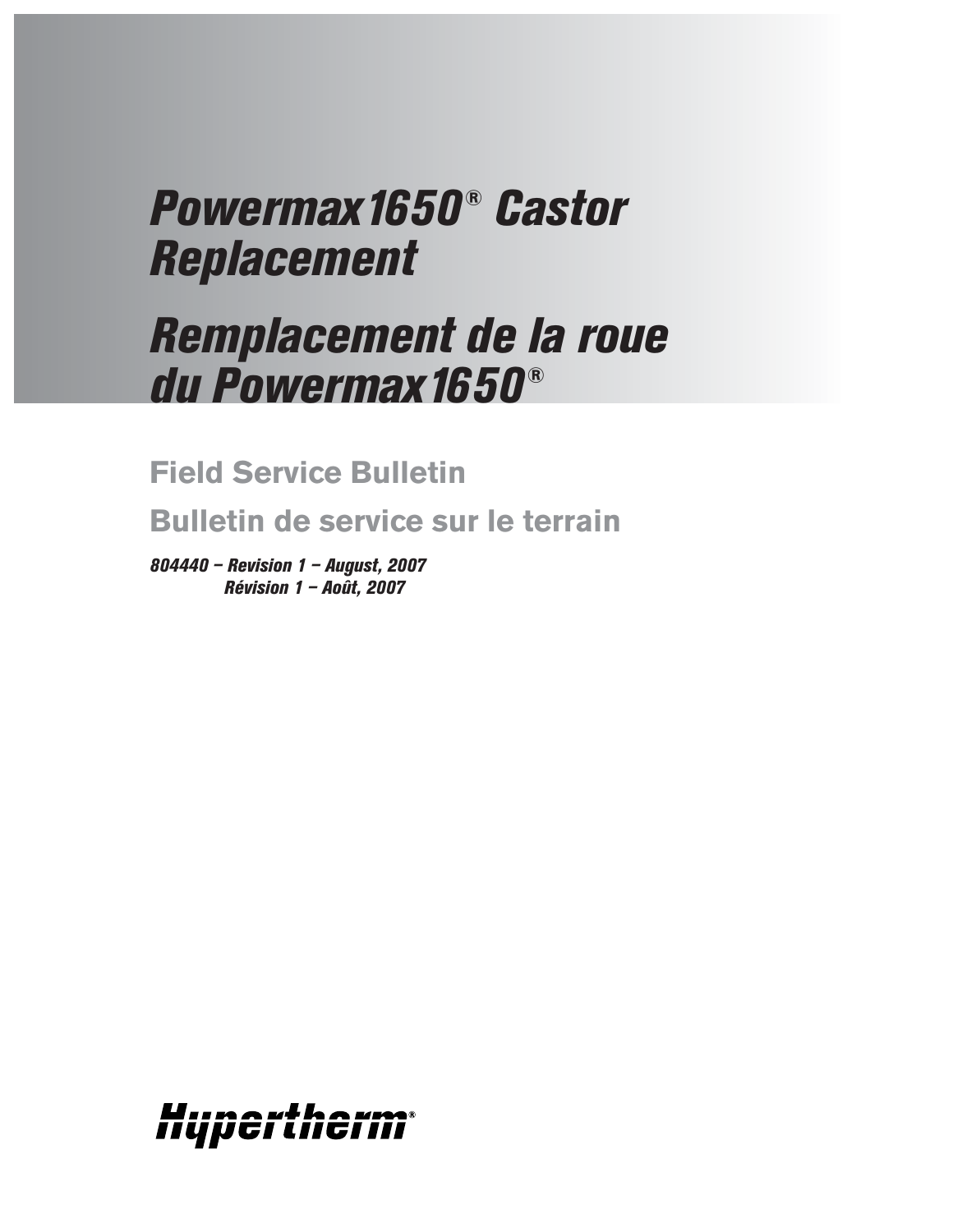

### **Introduction**

#### **Purpose**

This bulletin provides the information needed to install the stationary mounting kit on the Powermax1650® power supply.

#### **Tools and materials needed**

10 mm wrench

#### **Kit contents**

**Kit 128757**

| <b>Part number</b> | <b>Description</b> | Quantity |
|--------------------|--------------------|----------|
| 027933             | Castor with brake  |          |
| 075600             | Kep nuts           |          |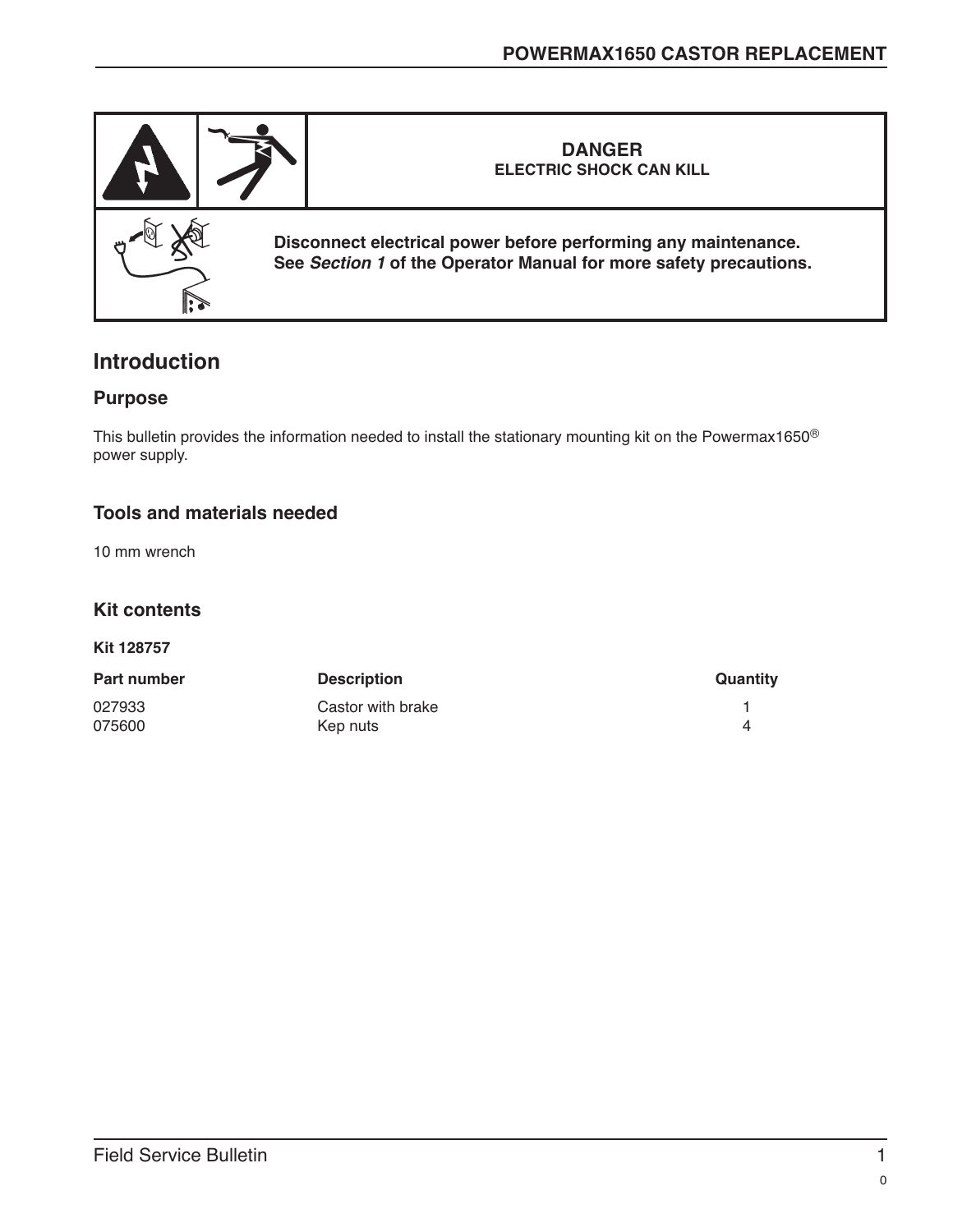#### **Castor Removal**

Disconnect the electrical power, gas supply, and torch lead before installation.

**Removal** – Refer to the figure below.

- 1. Carefully lay the power supply on its side.
- 2. Remove the kep nuts on the castor and discard them.
- 3. Remove castor and discard it.



#### **Castor Installation**

**Installation** – Refer to the figure above.

- 1. Attach the new castor using the included kep nuts.
- 2. Carefully turn the power supply right side up.
- 3. Reconnect the electrical power, gas supply, and torch lead. See Section 3 of the Operator Manual.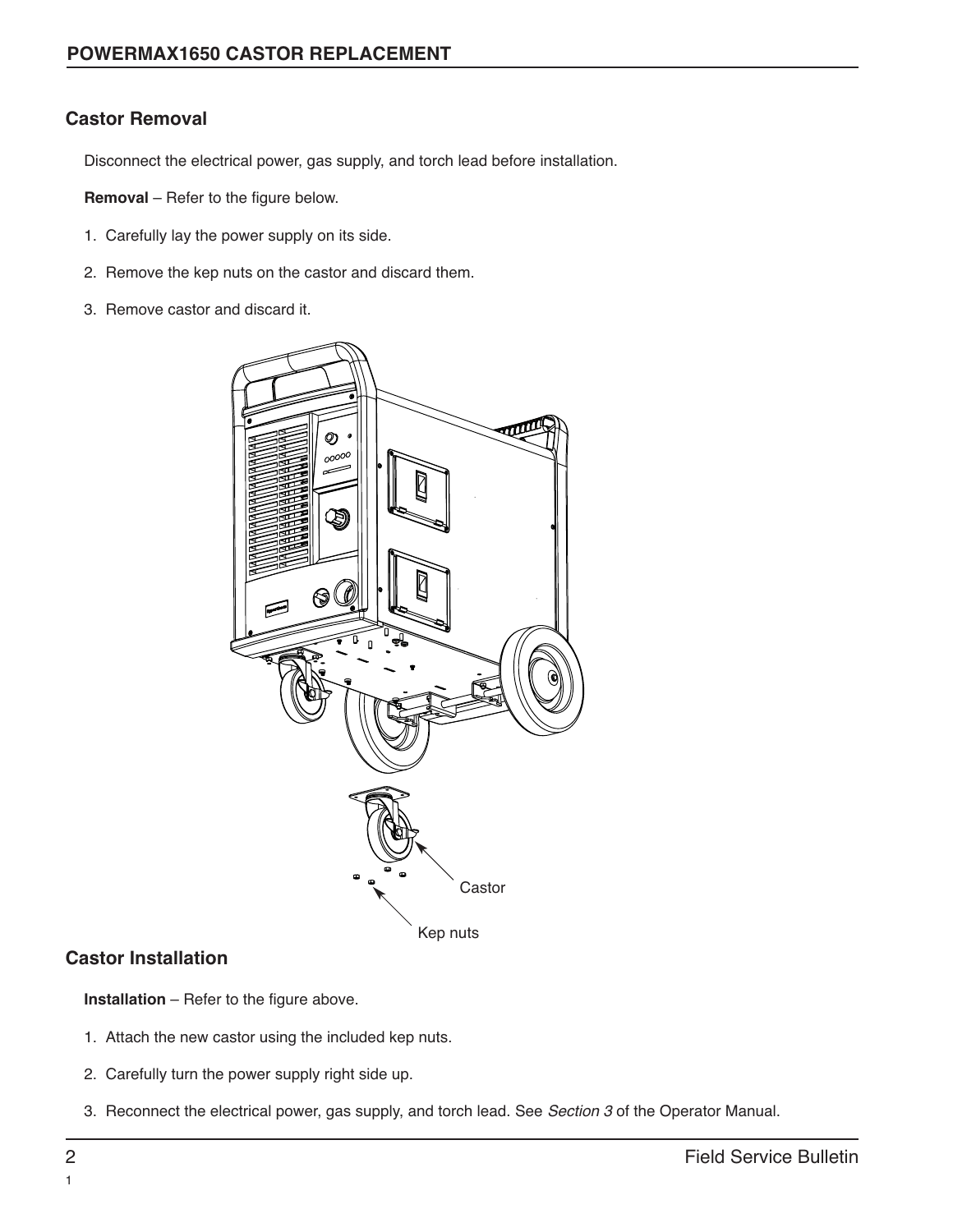

### **Introduction**

#### **Objet**

Ce bulletin donne les renseignements nécessaires pour monter l'ensemble fixe sur la source de courant Powermax1650®.

#### **Outils et matériaux nécessaires**

Clé de 10 mm

#### **Composition du nécessaire**

#### **Nécessaire 128757**

| N° de référence | <b>Description</b>      | Quantité |
|-----------------|-------------------------|----------|
| 027933          | Roue avec frein         |          |
| 075600          | Kep nuts (écrous-frein) |          |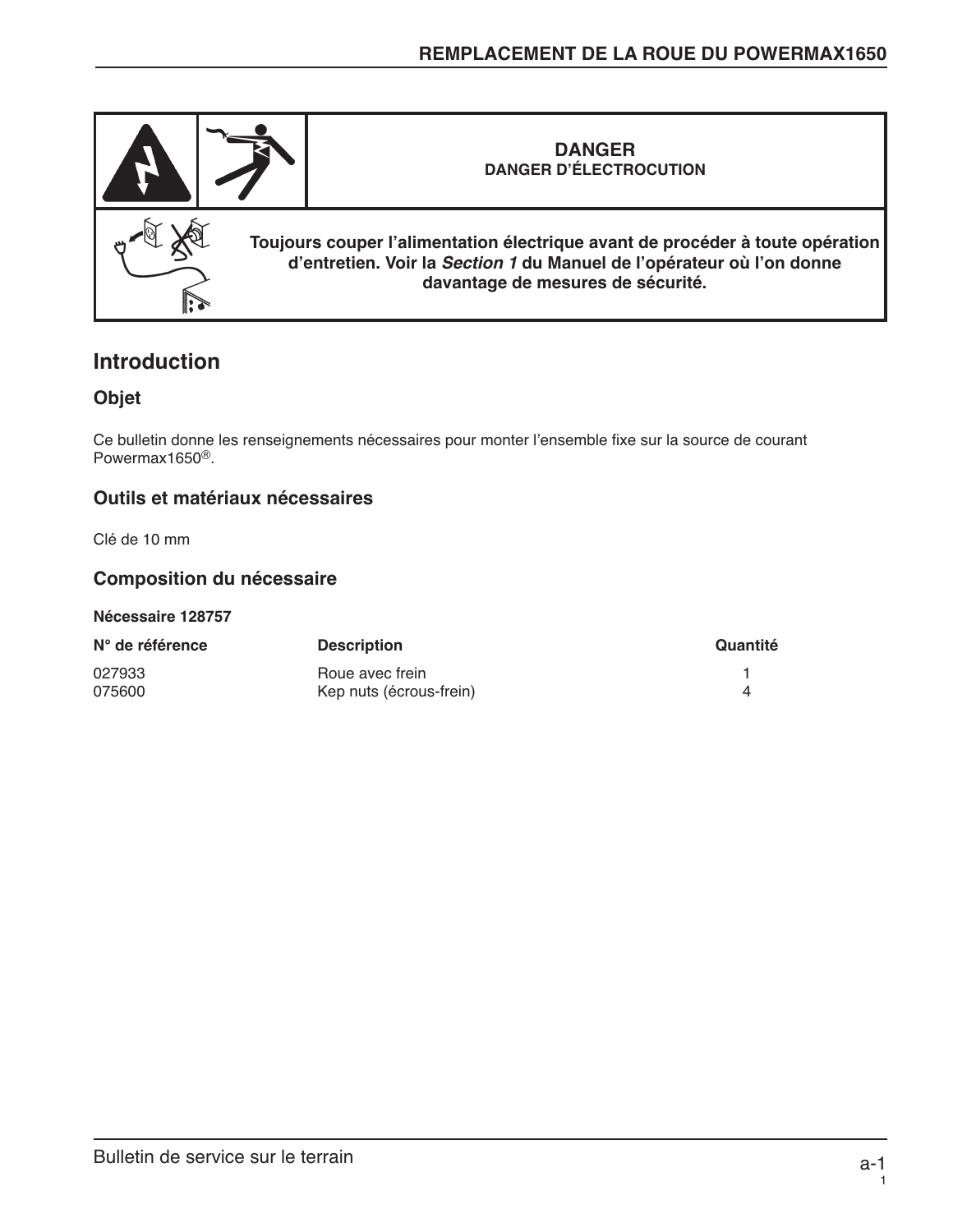#### **Dépose de la roue**

Déconnecter l'alimentation électrique, débrancher le gaz d'alimentation ainsi que le faisceau de torche avec d'installer.

**Dépose** – Voir la figure ci-après.

- 1. Poser délicatement la source de courant sur le côté.
- 2. Enlever les kep nuts de la roue et les jeter.
- 3. Déposer la roue et la jeter.



#### **Installation de la roue**

**Installation** – Voir la figure ci-avant.

- 1. Fixer la roue neuve en utilisant les kep nuts inclus.
- 2. Tourner délicatement la source de courant le côté droit vers le haut.
- 3. Reconnecter l'alimentation électrique, rebrancher le gaz d'alimentation et le faisceau de torche. Voir la Section 3 du Manuel de l'opérateur pour plus d'information.